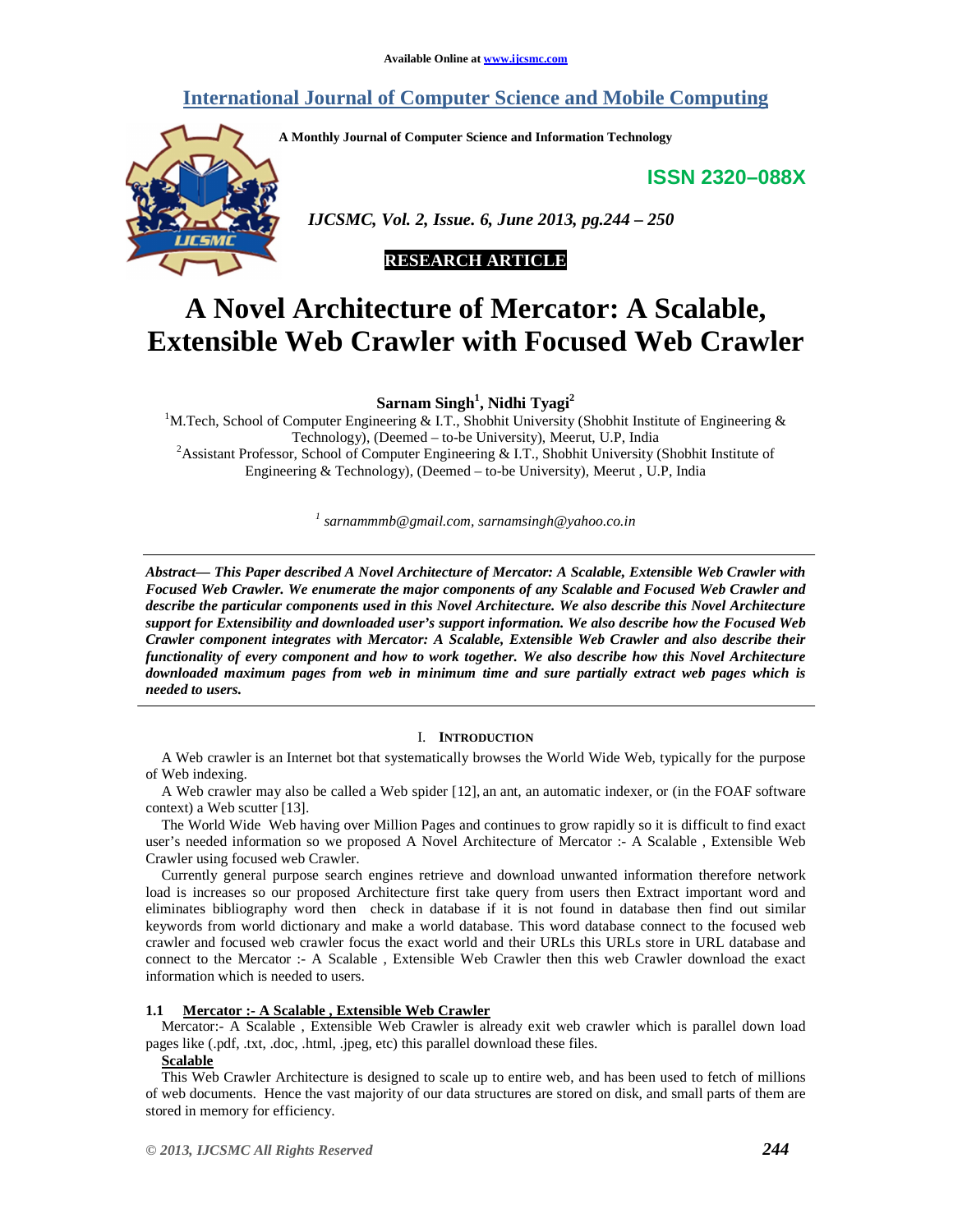#### **Extensible**

This Web Crawler Architecture is designed in modular way, with the expectation that new functionality will be added by third parties.



Figure 1: Mercator's main components.

#### **1.2 Focused Web Crawler**

Focused Crawler which is seeks, acquires, indexes, and maintains pages on a specific set of topics that represent a relatively narrow segment of the Web.



Fig. 2. Block diagram of the focused crawler showing how the crawler, classifier and distiller are integrated.

#### **1.3 Proposed System Architecture**

Our proposed Architecture linked with world dictionary for find out similar meaningful world and these word store in word database then this word's database word one by one access by Focused Crawler then create URL database and these URL documents downloaded by Mercator :- A Scalable , Extensible Web Crawler.

#### II. **PROBLEM IDENTIFICATION**

In the Existing System Mercator download relevant pages which is related to the user's query and Focused Crawler download more relevant pages which is closely related to the user's query.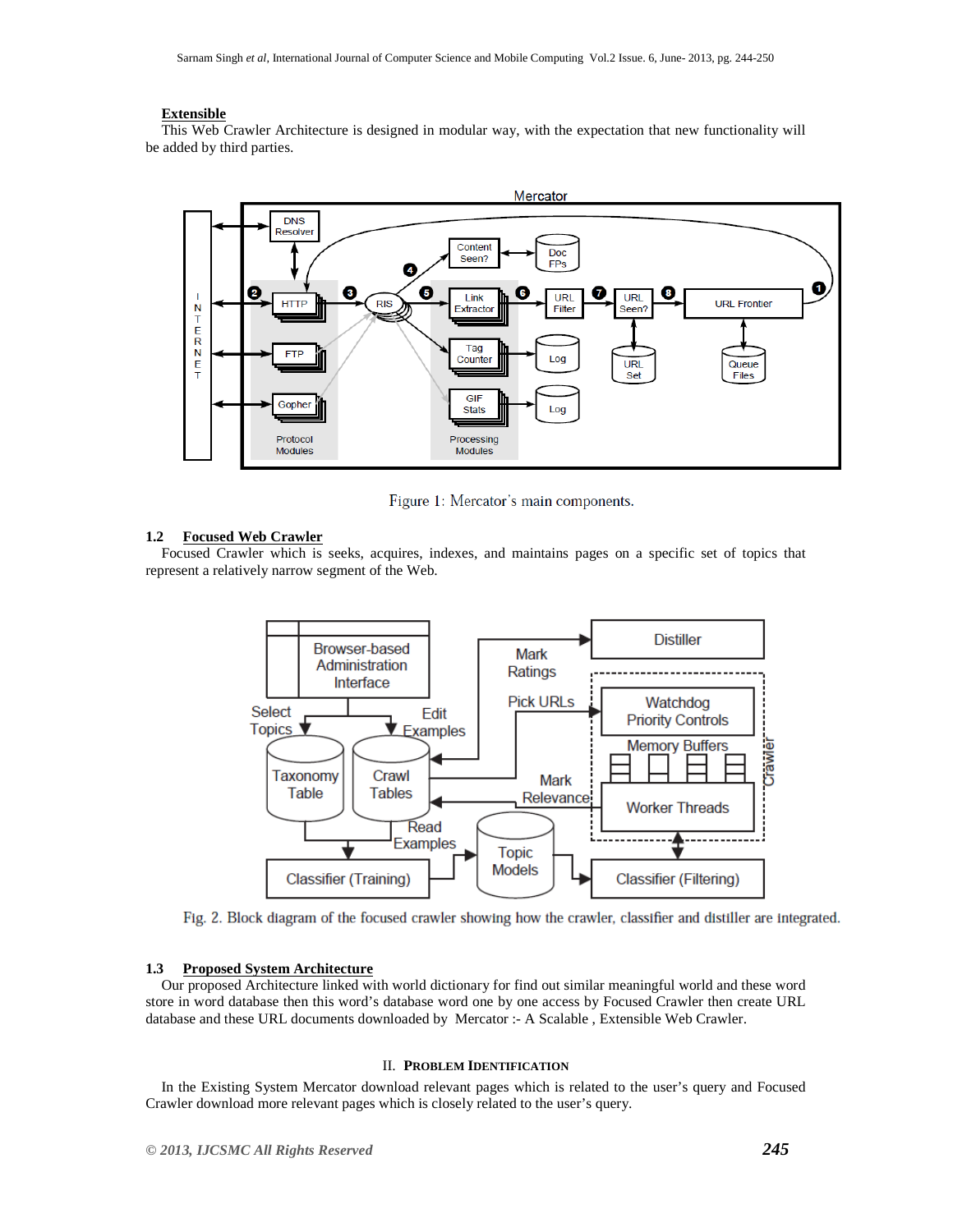Mercator Web Crawler can't download more relevant pages and Focused Web Crawler can't download .pdf files, .doc files, .text files etc in parallel.

Our A Novel Architecture of Mercator: A Scalable, Extensible Web Crawler with Focused Web Crawler download .pdf files, .text files, .doc files, .html files, .xml files etc in parallel and close related to user's query.

#### III. **A NOVEL ARCHITECTURE OF MERCATOR :- A SCALABLE , EXTENSIBLE WEB CRAWLER USING FOCUSED WEB CRAWLER ADMINISTRATION**

The user query may be single word or collection of word or may be URL therefore our proposed Architecture have important component called Query Identifier which Identify the type of query.

#### **3.1 Component**

- A. Query Identifier
- B. Word's Filter
- C. Query Word Database
- D. Words Dictionary & Symmetric Matching
- E. Word Database
- F. URLs Database
- G. Focused Crawler's Component
- G.1 Distiller
- G.2 Classifier
	- H. Mercator's Component
- H.1 URL Frontier
- H.2 URL Seen
- H.3 URL Set
- H.4 URL Filter
- H.4 Link Extractor
- H.5 Content Seen
- H.6 RIS (Rewind Input Stream)
- H.7 DNS

#### **Query identifier**

This Component identifies which type query is fired by user that is (single word, set of words, & URL).

#### **Words Filter**

This component extract bibliographic information and store reaming words in a database called Query words database

#### **Query Words Database**

 Store words which collect from User's Query. This database simply implemented in M.S. Accesses Database and Queue Data Structure because in the Queue Data

Structure we accesses word from Front and same time word insert through Rear. Other thing in this M.S. Database we catch redundancy of word through key technique.

#### **Words Dictionary**

Our Crawler search out more relevant words from words dictionary using any one Matching technique **Word Database** 

In Word Database stores the collection of words which is search out from words Dictionary. The word Database simply way in M.S. Access Database in Queue Data Structure.

#### **URLs Database**

In the URLs Database stores the collection of URLs which find by our web Crawler and Distiller component of Focused Web Crawler. Here also we use M.S. Accesses Database.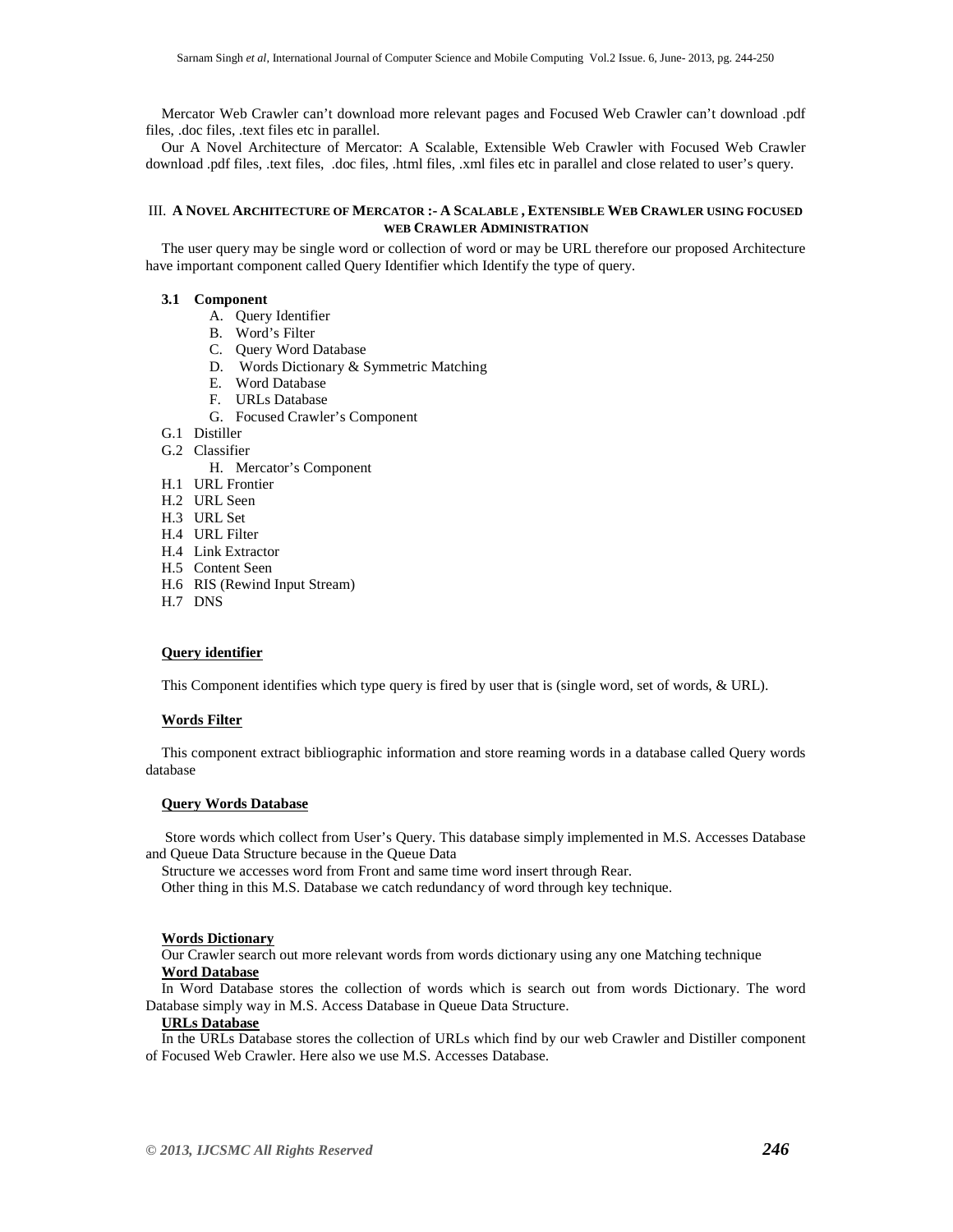#### **Focused Crawler's Component**

#### **I Distiller [1]**

Distiller is used to identify pages with large numbers of links to relevant pages

#### **II Classifier [1]**

The classifier evaluates the relevance of a hypertext document with respect to the focus topics.

#### **Mercator's Component**

### **URL Frontier[2]**

The URL frontier is the data structure that contains all the URLs that remain to be downloaded. Most crawlers work by performing a breath-first traversal of the web, starting from the pages in the seed set. Such traversals are easily implemented by using a FIFO queue.

In a standard FIFO queue, elements are de queued in the order they were en queued. In the context of web crawling, however, matters are complicated by the fact that it is considered socially unacceptable to have multiple HTTP requests pending to same server. If multiple requests are to be made in parallel, the queue's remove operation should not simply return the head of the queue, but rather a URL close to the head whose host has no outstanding request.

To implement this politeness constraint, the default version of Mercator's URL frontier is actually implemented by a collection of distinct FIFO sub queues. There are two important aspects to how URLs are added to and removed from these queues. First, there is one FIFO sub queue per worker thread.

That is, each worker thread removes URLs from exactly one of the FIFO sub queues. Second, when a new URL is added, the FIFO sub queue in which it is placed is determined by the URL's canonical host name. Together, these two points imply that at most one worker thread will download documents from given web server.

In actual World Wide Web crawls, the size of the crawl's frontier numbers in the hundreds of millions of URLs. Hence, the majority of the URLs must be stored on disk.

#### **URL Seen [2]**

In the course of extracting links, any web crawler will encounter multiple links to the same document.

To avoid downloading and processing a document multiple times, a URL-seen test must be performed on each extracted link before adding it to the URL frontier.

#### **URL Filter [2]**

The URL filtering mechanism provides a customizable way to control the set of URLs that are downloaded. Before adding a URL to the frontier, the worker thread consults the user-supplied URL filter. The URL filter class has a single crawl method that takes a URL and returns a Boolean value indicating whether or to not crawl that URL. Mercator includes a collection of different URL filter subclasses that provide facilities for restricting URLs by domain, prefix, or protocol type, and for computing the conjunction, disjunction, or negation of other filters. Users may also supply their own custom URL filters.

#### **Link Extractor[2]**

Link Extractor extract the link from each download page.

#### **Content Seen [2]**

Many documents on the web are available under multiple, different URLs. There are also many cases in which documents are mirrored on multiple servers. Both of these effects will cause any web crawler to download the same document contents multiple times. To prevent processing a document more than once, a web crawler may wish to perform a content-seen test to decide if the document has already been processed. Using a content-seen test makes it possible to suppress link extraction from mirrored pages, which may result in a significant reduction in the number of pages that need to be downloaded. Mercator includes just such a contentseen test, which also offers the side benefit of allowing us to keep statistics about the fraction of downloaded documents that are duplicates of pages that have already been downloaded. The content-seen test would be prohibitively expensive in both space and time if we saved the complete contents of every downloaded document. Instead, we maintain a data structure called the document fingerprint set that stores a 64-bit checksum of the contents of each downloaded document. We compute the checksum using Border's implementation of Rabin's fingerprinting algorithm. Fingerprints offer provably strong probabilistic guarantees that two different strings will not have the same fingerprint. Other checksum algorithms, such as MD5 and SHA, do not offer such provable guarantees, and are also more expensive to compute than fingerprints. When the crawling the entire web, the document fingerprint set will obviously be too large to be stored entirely in memory.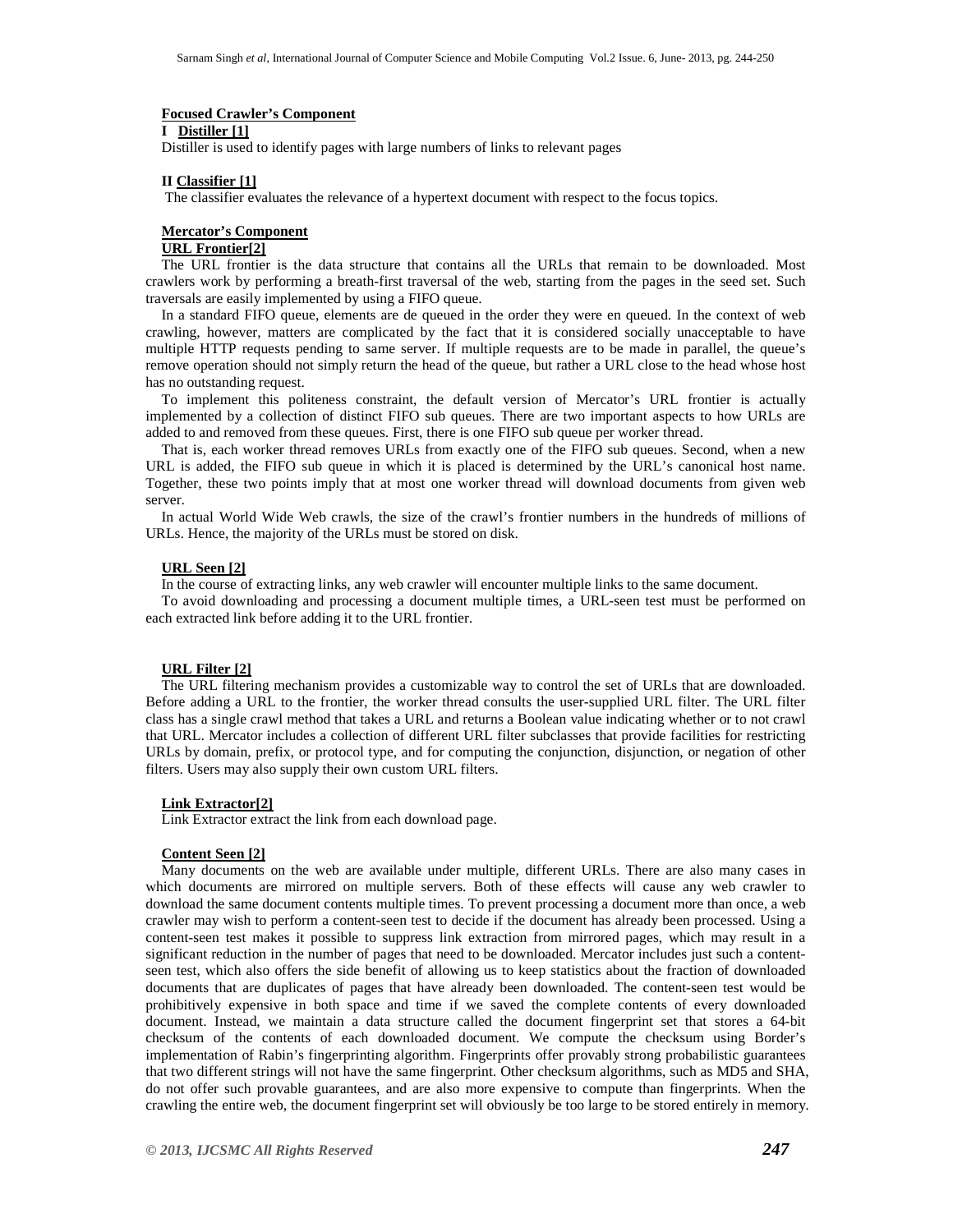Unfortunately, there is very little locality in the requests made on the document fingerprint set, so caching such requests has little benefit. We therefore maintain two independent sets of fingerprints: a small hash table kept in memory, and a large sorted list kept in a single disk file. The content-seen test first checks if the fingerprint is contained in the in-memory table. If not, it has to check if the fingerprint resides in the disk file. To avoid multiple the disk seeks and reads per disk search, Mercator performs an interpolated binary search of an inmemory index of the disk file to identify the disk block on which the fingerprint would reside if it were present. It then searches the appropriate disk block, again using interpolated binary search. We use a buffered variant of Java's random access files, which guarantees that searching through one disk block causes at most two kernel calls (one seek and one read). We use a customized data structure instead of a more generic data structure such as a B-tree because of this guarantee. It is worth noting that Mercator's ability to be dynamically configured would easily allow someone to replace our implementation with a different one based on B-trees. When a new fingerprint is added to the document fingerprint set, it is added to the in-memory table. When this table fills up, its contents are merged with the fingerprints on disk, at which time the in memory index of the disk file is updated as well. To guard against races, we use a readers-writer lock that controls access to the disk file. Threads must hold a read share of the lock while reading from the file, and must hold the write lock while writing to it.

#### **RIS (Rewind Input Stream) [2]**

Mercator's design allows the same document to be processed by multiple processing modules. To avoid reading a document over the network multiple times, we cache the document locally using an abstraction called a Rewind Input Stream (RIS). A RIS is an input stream with an open method that reads and caches the entire contents of a supplied input stream (such as the input stream associated with a socket). A RIS caches small documents (64 KB or less) entirely in memory, while larger documents are temporarily written to a backing file. The RIS constructor allows a client to specify an upper limit on the size of the backing file as a safeguard against malicious web servers that might return documents of unbounded size. By default, Mercator sets this limit to 1 MB. In addition to the functionality provided by normal input streams, a RIS also provides a method for rewinding its position to the beginning of the stream, and various flexing methods that make it easy to build MIME-type-specific parsers. Each worker thread has an associated RIS, which it reuses from document to document. After removing a URL from the frontier, a worker passes that URL to the appropriate protocol module, which initializes the RIS from a network connection to contain the document's contents. The worker then passes the RIS to all relevant processing modules, rewinding the stream before each module is invoked.

#### **DNS (Domain Name Service) [2]**

Before contacting a web server, a web crawler must use the Domain Name Service (DNS) to map the web server's host name into an IP address. DNS name resolution is a well-documented bottleneck of most web crawlers. This bottleneck is exacerbated in any crawler, like Mercator or the Internet Archive crawler that uses DNS to cannibalize the host names of newly discovered URLs before performing the URL-seen test on them.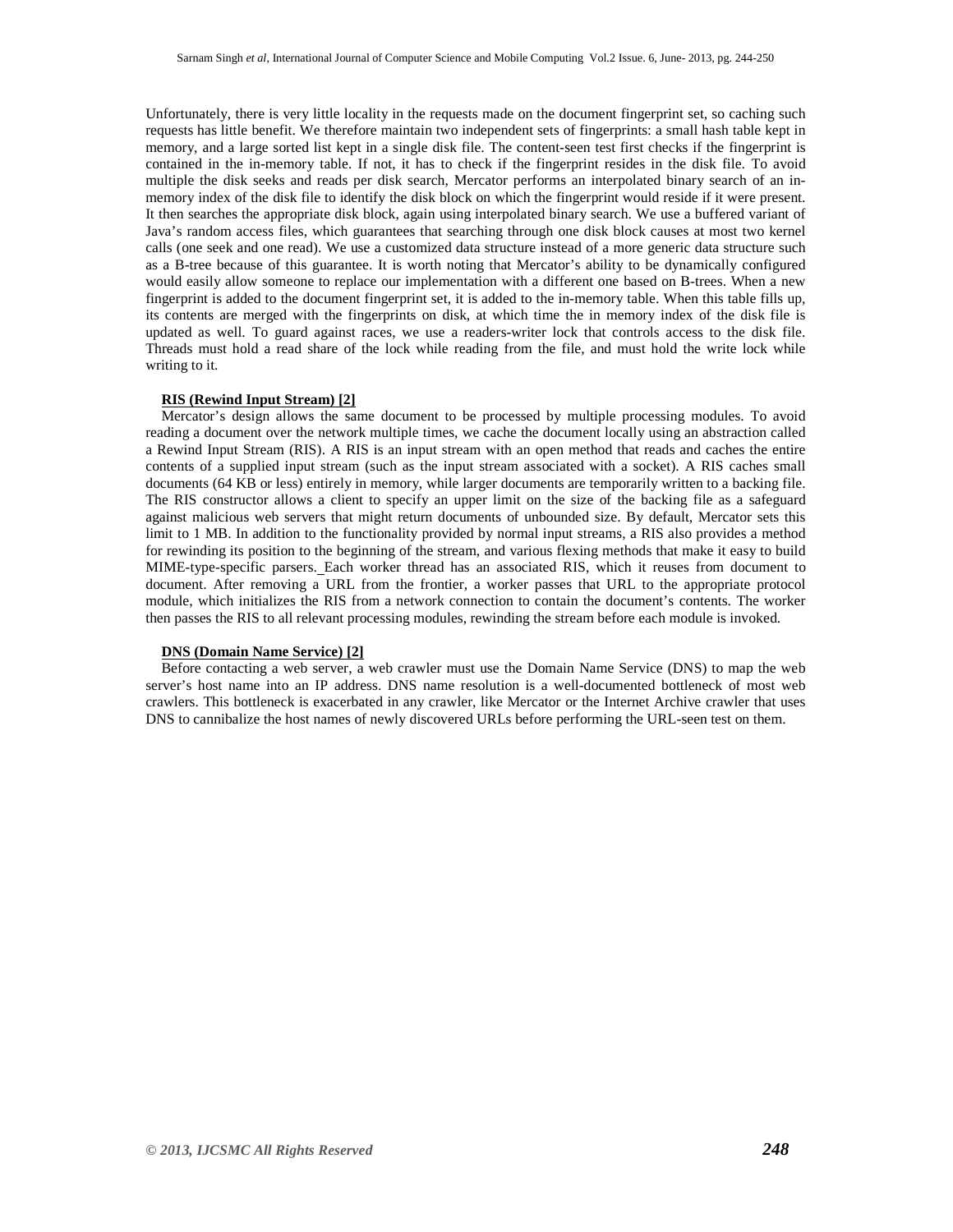

#### IV. **PROPOSED SYSTEM ARCHITECTURE**

Fig 3 Focused Crawler showing how Mercator: A Scalable, Extensible web Crawler, Classifier, Distiller are integrated